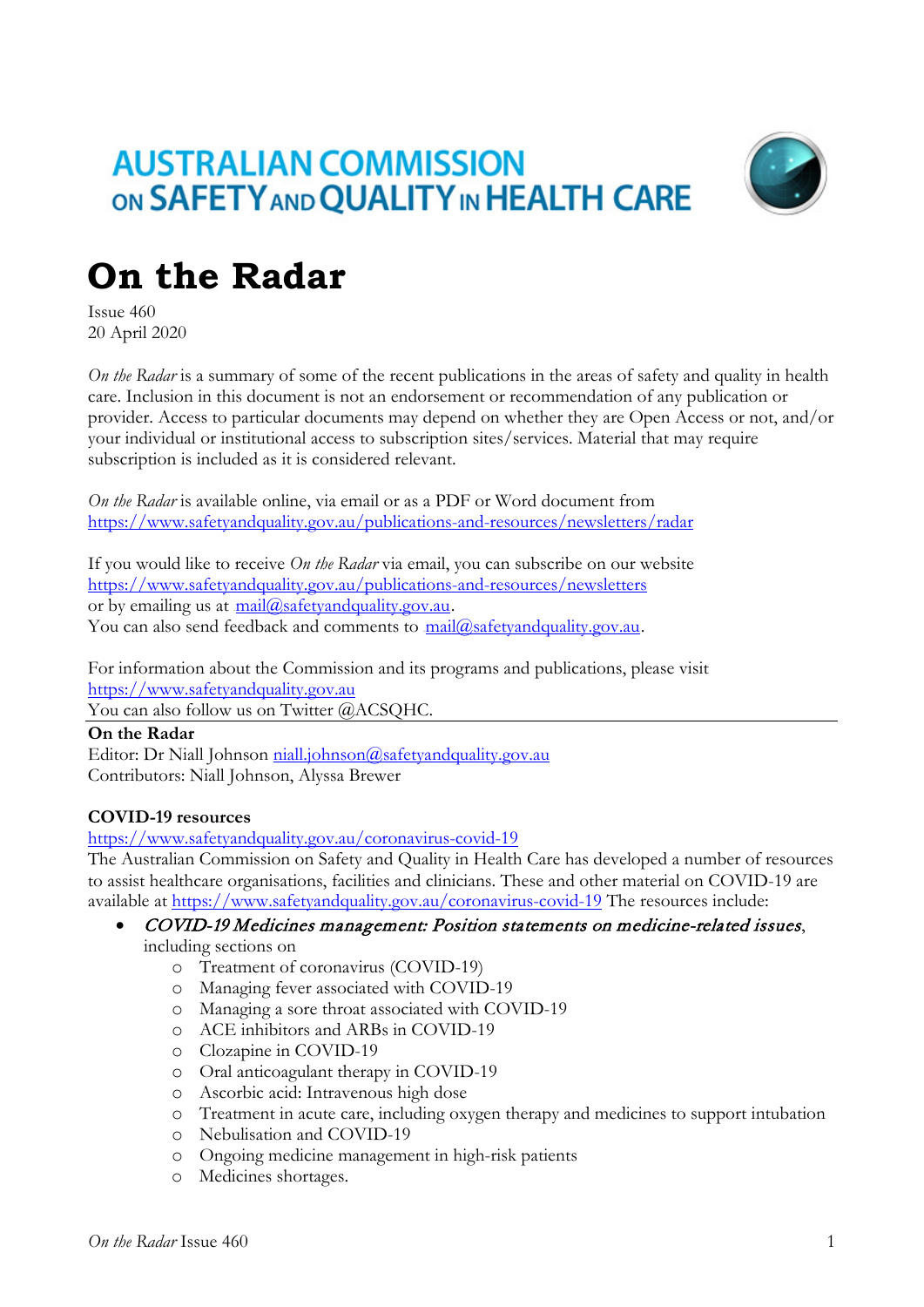#### • **Potential medicines to treat COVID-19**, including sections on

- o Monoclonal antibodies
- o Antiretrovirals
- o Antimalarials
- o Antimicrobials/Antiseptics/Antinematodal agents
- o Others
- o Further resources and treatment summaries.
- **COVID-19 Web resources**, including resources and websites from:
	- o Australian governments
	- o Peak professional bodies
	- o International sites, including the World Health Organization, ISQua, government agencies and peak bodies, and publications
	- o Consumer medical associations
	- o Media, eHealth sites and Apps.

### **Resources for Medication Management in Cancer Care**

The Australian Commission on Safety and Quality in Health Care is pleased to announce the publication of a range of resources to support cancer care services implement the National Safety and Quality Health Service (NSQHS) Standards. The resources include:

- *NSQHS Standards User Guide for Medication Management in Cancer Care*  [https://www.safetyandquality.gov.au/publications-and-resources/resource-library/nsqhs](https://www.safetyandquality.gov.au/publications-and-resources/resource-library/nsqhs-standards-user-guide-medication-management-cancer-care)[standards-user-guide-medication-management-cancer-care](https://www.safetyandquality.gov.au/publications-and-resources/resource-library/nsqhs-standards-user-guide-medication-management-cancer-care)
- *NSQHS Standards User Guide for Medication Management in Cancer Care for clinicians* [https://www.safetyandquality.gov.au/publications-and-resources/resource-library/nsqhs](https://www.safetyandquality.gov.au/publications-and-resources/resource-library/nsqhs-standards-user-guide-medication-management-cancer-care-clinicians)[standards-user-guide-medication-management-cancer-care-clinicians](https://www.safetyandquality.gov.au/publications-and-resources/resource-library/nsqhs-standards-user-guide-medication-management-cancer-care-clinicians)
- *Fact sheet on Clinical Governance for pharmacists in cancer care*  [https://www.safetyandquality.gov.au/publications-and-resources/resource-library/fact-sheet](https://www.safetyandquality.gov.au/publications-and-resources/resource-library/fact-sheet-clinical-governance-pharmacists-cancer-care)[clinical-governance-pharmacists-cancer-care](https://www.safetyandquality.gov.au/publications-and-resources/resource-library/fact-sheet-clinical-governance-pharmacists-cancer-care)
- *Fact sheet on Clinical Governance for medical oncologists and haematologists in cancer care*  [https://www.safetyandquality.gov.au/publications-and-resources/resource-library/fact-sheet](https://www.safetyandquality.gov.au/publications-and-resources/resource-library/fact-sheet-clinical-governance-medical-oncologists-and-haematologists-cancer-care)[clinical-governance-medical-oncologists-and-haematologists-cancer-care](https://www.safetyandquality.gov.au/publications-and-resources/resource-library/fact-sheet-clinical-governance-medical-oncologists-and-haematologists-cancer-care)
- *Fact sheet on Clinical Governance for nurses in cancer care*  [https://www.safetyandquality.gov.au/publications-and-resources/resource-library/fact-sheet](https://www.safetyandquality.gov.au/publications-and-resources/resource-library/fact-sheet-clinical-governance-nurses-cancer-care)[clinical-governance-nurses-cancer-care](https://www.safetyandquality.gov.au/publications-and-resources/resource-library/fact-sheet-clinical-governance-nurses-cancer-care)
- *Fact sheet on Clinical Governance for managers and clinician managers in cancer care*  [https://www.safetyandquality.gov.au/publications-and-resources/resource-library/fact-sheet](https://www.safetyandquality.gov.au/publications-and-resources/resource-library/fact-sheet-clinical-governance-managers-and-clinician-managers-cancer-care)[clinical-governance-managers-and-clinician-managers-cancer-care](https://www.safetyandquality.gov.au/publications-and-resources/resource-library/fact-sheet-clinical-governance-managers-and-clinician-managers-cancer-care)
- *Fact Sheet for Consumers: What to expect when receiving medication for cancer care* [https://safetyandquality.gov.au/publications-and-resources/resource-library/what-expect](https://safetyandquality.gov.au/publications-and-resources/resource-library/what-expect-when-receiving-medication-cancer-care)[when-receiving-medication-cancer-care](https://safetyandquality.gov.au/publications-and-resources/resource-library/what-expect-when-receiving-medication-cancer-care)

These resources focus on key safety and quality areas in medication management in cancer care. They have been designed for use by governing bodies, safety and quality managers, clinical leaders, medical oncologists, haematologists, nurses and pharmacists working in cancer care. The User guides provide practical strategies to implement safe and effective cancer care services, that are linked to actions in the NSQHS Standards. It is expected these resources will be key resources for accrediting agencies and assessors when assessing cancer services.

If you have any queries in relation to these resources, please contact [accreditation@safetyandquality.gov.au](mailto:accreditation@safetyandquality.gov.au)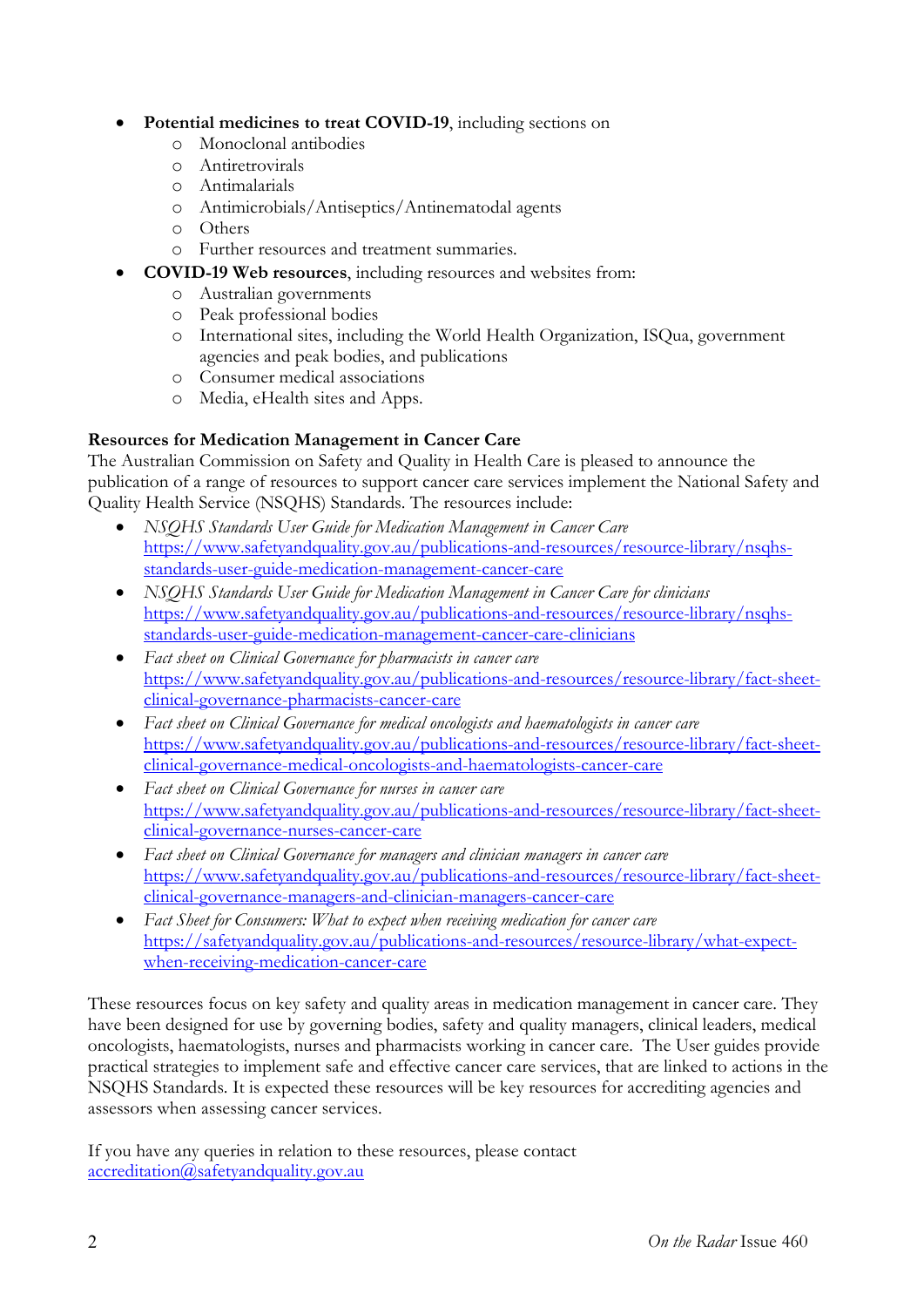#### **National Infection Control Guidance Non-tuberculous Mycobacterium associated with heatercooler devices**

Australian Commission on Safety and Quality in Health Care Sydney: ACSQHC; 2020. p. 5. [https://safetyandquality.govcms.gov.au/publications-and-resources/resource-library/national](https://safetyandquality.govcms.gov.au/publications-and-resources/resource-library/national-infection-control-guidance-non-tuberculous-mycobacterium-associated-heater-cooler-devices)[infection-control-guidance-non-tuberculous-mycobacterium-associated-heater-cooler-devices](https://safetyandquality.govcms.gov.au/publications-and-resources/resource-library/national-infection-control-guidance-non-tuberculous-mycobacterium-associated-heater-cooler-devices)

The Australian Commission on Safety and Quality in Health Care has updated the *National Infection Control Guidance - Non-tuberculous Mycobacterium associated with heater-cooler devices* to ensure currency with the latest information from the Therapeutic Goods Administration (TGA) and current literature. Consultation with state and territory health authorities informed the update of the guidance. Australian health service organisations should continue to be aware of the infection risks associated with devices that have built-in water reservoirs. This guidance should be used in conjunction with safety notices, alerts and other local advice provided by state and territory health authorities and the *Australian Guidelines for the Prevention and Control of Infection in Health Care* (available from [https://www.nhmrc.gov.au/health-advice/public-health/preventing-infection\)](https://www.nhmrc.gov.au/health-advice/public-health/preventing-infection).

## **Reports**

*Operational Measurement of Diagnostic Safety: State of the Science* Singh H, Bradford A, Goeschel C Rockville, MD: AHRQ; 2020. p. 30.

|              | $\text{cm}, \text{m}, \text{m}$ . Then $\text{m}, \text{m}$                               |
|--------------|-------------------------------------------------------------------------------------------|
| <b>URL</b>   | https://www.ahrq.gov/sites/default/files/wysiwyg/topics/op-measuremnt-state-of-           |
|              | science.pdf                                                                               |
| <b>Notes</b> | The Agency for Healthcare Research and Quality (AHRQ) in the USA has released             |
|              | this issue brief looking at the state of play in measuring diagnostic safety. The authors |
|              | make the case for healthcare organisations to monitor diagnostic safety for learning      |
|              | and improvement. According to the brief, healthcare organisations can begin to            |
|              | measure diagnostic performance by creating learning opportunities from past events        |
|              | with potential and real harm and by proactively monitoring for high-risk conditions,      |
|              | according to the authors. The issue brief includes a "call to action" for healthcare      |
|              | organizations to begin measurement efforts using data sources currently available to      |
|              | them to identify and learn from diagnostic errors.                                        |

# **Journal articles**

*Interventions to improve team effectiveness within health care: a systematic review of the past decade* Buljac-Samardzic M, Doekhie KD, van Wijngaarden JDH Human Resources for Health. 2020;18(1):2.

| $111211$ Resources for Fiealul. 2020,10(1).2. |                                                                                                                                                                                 |
|-----------------------------------------------|---------------------------------------------------------------------------------------------------------------------------------------------------------------------------------|
| <b>DOI</b>                                    | http://doi.org/10.1186/s12960-019-0411-3                                                                                                                                        |
| <b>Notes</b>                                  | The delivery of health care is rarely a solo activity; more often it is a team activity and<br>thus teamwork and effective working in teams is a significant determinant in the |
|                                               | quality and safety of care. This paper reports on a systematic review that updated a                                                                                            |
|                                               | previous (2008) review on team interventions to improve team performance                                                                                                        |
|                                               | outcomes. The review found that interventions tended to be training (either based on                                                                                            |
|                                               | predefined principles, such as Crew Resource Management or TeamSTEPPS), tools to                                                                                                |
|                                               | structure, facilitate or trigger teamwork, organisational re-design or a combination of                                                                                         |
|                                               | these. The authors observe that 'Principle-based training (i.e. CRM and TeamSTEPPS)                                                                                             |
|                                               | and simulation-based training seem to provide the greatest opportunities for reaching                                                                                           |
|                                               | the improvement goals in team functioning.'                                                                                                                                     |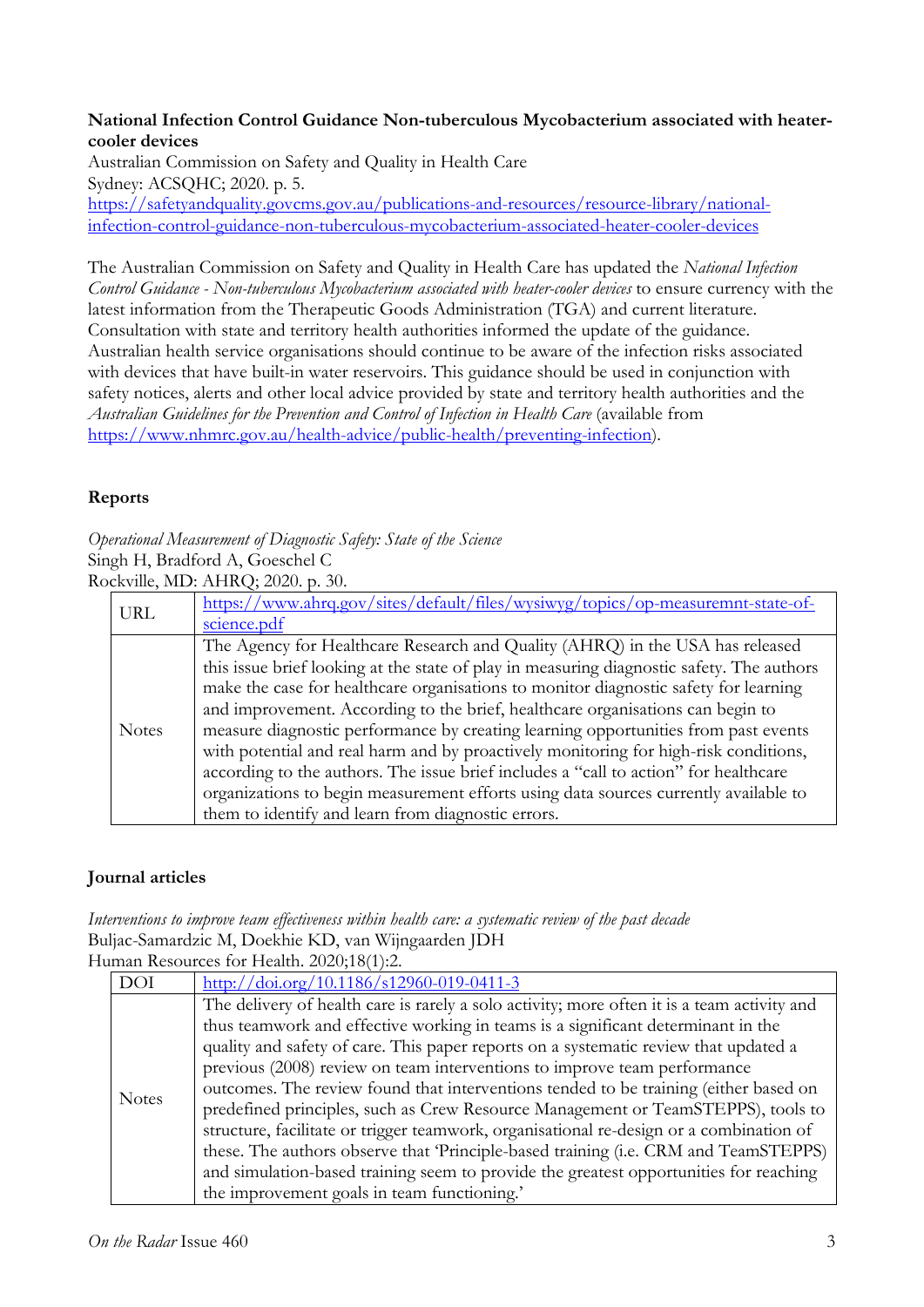*Personal protective equipment for preventing highly infectious diseases due to exposure to contaminated body fluids in healthcare staff*

Verbeek JH, Rajamaki B, Ijaz S, Sauni R, Toomey E, Blackwood B, et al Cochrane Database of Systematic Reviews. 2020 (4).

| DOI          | https://doi.org/10.1002/14651858.CD011621.pub4                                                                                                                       |
|--------------|----------------------------------------------------------------------------------------------------------------------------------------------------------------------|
|              | This Cochrane review has been updated in light of the current pandemic of                                                                                            |
|              | coronavirus. The review sought to evaluate which type of full-body personal                                                                                          |
|              | protective equipment (PPE) and which method of donning or doffing PPE have the                                                                                       |
|              | least risk of contamination or infection for healthcare workers, and which training                                                                                  |
|              | methods increase compliance with PPE protocols. The review found:                                                                                                    |
|              | <b>Types of PPE</b>                                                                                                                                                  |
|              | Covering more of the body leads to better protection. However, as this is usually                                                                                    |
|              | associated with increased difficulty in putting on and removing PPE, and the PPE is                                                                                  |
|              | less comfortable, it may lead to more contamination. Coveralls are the most difficult                                                                                |
|              | PPE to remove but may offer the best protection, followed by long gowns, gowns and                                                                                   |
|              | aprons. Respirators worn with coveralls may protect better than a mask worn with a                                                                                   |
|              | gown, but are more difficult to put on. More breathable types of PPE may lead to                                                                                     |
|              | similar levels of contamination but be more comfortable. Contamination was common                                                                                    |
|              | in half the studies despite improved PPE.                                                                                                                            |
|              |                                                                                                                                                                      |
| <b>Notes</b> | <b>Modified PPE</b>                                                                                                                                                  |
|              | owns that have gloves attached at the cuff, so that gloves and gown are removed                                                                                      |
|              | together and cover the wrist area, and gowns that are modified to fit tightly at the neck                                                                            |
|              | may reduce contamination. Also, adding tabs to gloves and face masks may lead to less                                                                                |
|              | contamination. However, one study did not find fewer errors in putting on or                                                                                         |
|              | removing modified gowns.                                                                                                                                             |
|              | Guidance on PPE use                                                                                                                                                  |
|              | Following CDC guidance for apron or gown removal, or any instructions for                                                                                            |
|              | removing PPE compared to an individual's own preferences may reduce self-                                                                                            |
|              | contamination. Removing gown and gloves in one step, using two pairs of gloves, and<br>cleaning gloves with bleach or disinfectant (but not alcohol) may also reduce |
|              | contamination.                                                                                                                                                       |
|              | <b>User training</b>                                                                                                                                                 |
|              | Face-to-face training, computer simulation and video training led to fewer errors in                                                                                 |

# *Healthcare Papers*

Volume 19 Number 1, 2020

| <b>URL</b>   | https://www.longwoods.com/publications/healthcarepapers/26152/                               |
|--------------|----------------------------------------------------------------------------------------------|
| <b>Notes</b> | A new issue of <i>Healthcare Papers</i> has been published with a theme of <b>Value from</b> |
|              | healthcare: No silver bullet'. Articles in this issue of Healthcare Papers include:          |
|              | • Value from Healthcare: No Silver Bullet (Jason M Sutherland)                               |
|              | • Towards Value in an Integrated Care Environment: Early Lessons from                        |
|              | an Ontario Health Team (Sarah Downey, Sandra McKay and Patrick Feng)                         |
|              | • Working Toward Healthcare Integration: A Broad-Based Community                             |
|              | Effort in Muskoka, Ontario (David J Mathies)                                                 |
|              | <b>Integrated Care in Ontario:</b> Unicorn or Black Swan? (Paul Woods)                       |
|              | • Is Canada Ready to Partner for Value-Based Healthcare? (Jason                              |
|              | Vanderheyden and Gabriela Prada)                                                             |
|              | • Value for Who? Value-Based Healthcare for Children and Families                            |
|              | (Jennifer Zwicker)                                                                           |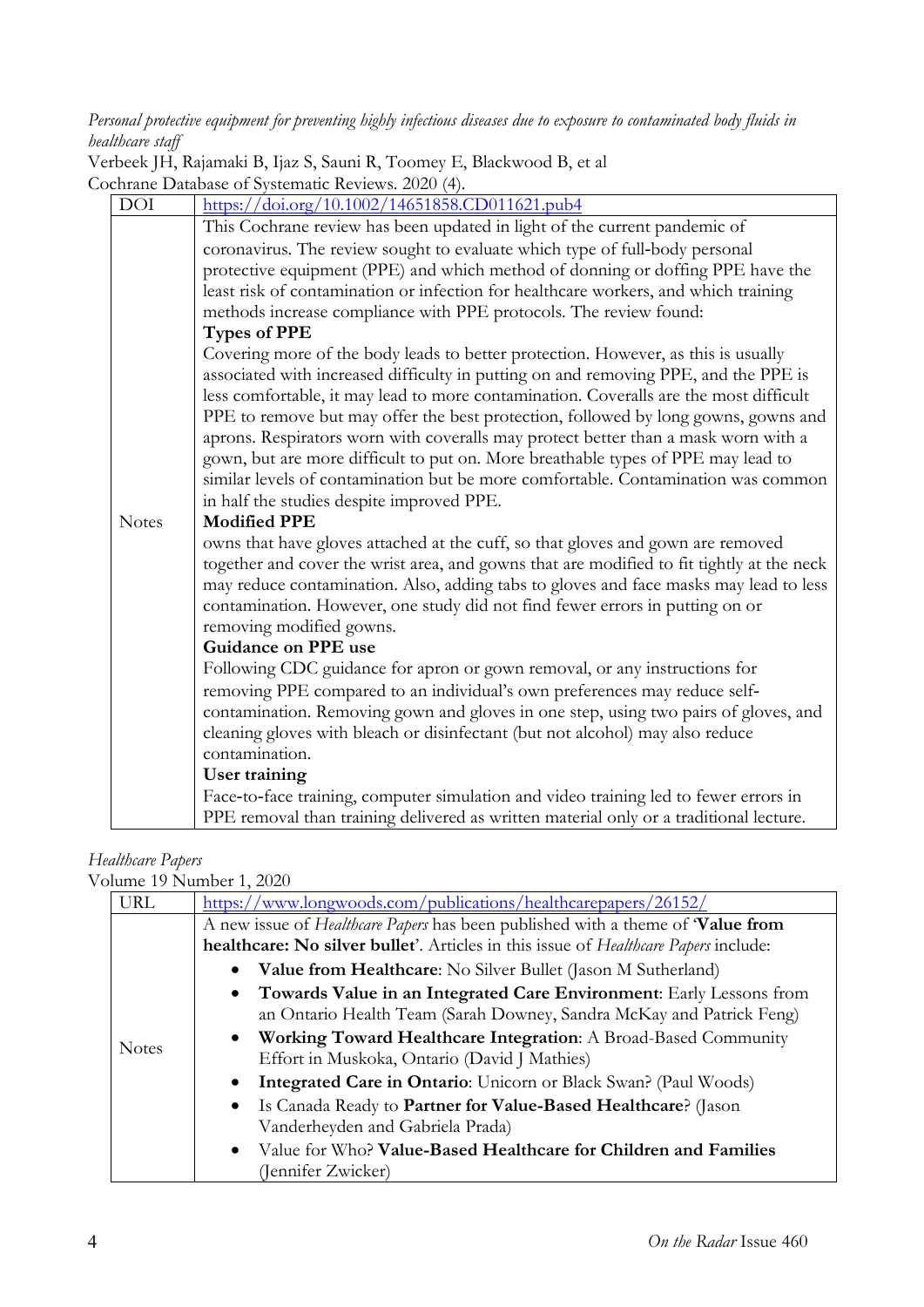| Value in Healthcare: Designing an Integrated Value-Based Healthcare    |
|------------------------------------------------------------------------|
| System (Richard Lewanczuk, Anderson Chuck, Kathryn Todd and Verna Yiu) |
| <b>Rushing the Value Cockpit</b> (Peter W Vaughan)                     |

*Journal of Patient Safety and Risk Management*

|              | Volume 25, Number 2, April 2020                                                                                                                                                                                                                                                                                                                                                                                                                                                                                                                                                                                                                                                                                                                                                                                                                                                                                                                                                                                                                                                                                                                                                                                                                                                                                                                                                                                                       |
|--------------|---------------------------------------------------------------------------------------------------------------------------------------------------------------------------------------------------------------------------------------------------------------------------------------------------------------------------------------------------------------------------------------------------------------------------------------------------------------------------------------------------------------------------------------------------------------------------------------------------------------------------------------------------------------------------------------------------------------------------------------------------------------------------------------------------------------------------------------------------------------------------------------------------------------------------------------------------------------------------------------------------------------------------------------------------------------------------------------------------------------------------------------------------------------------------------------------------------------------------------------------------------------------------------------------------------------------------------------------------------------------------------------------------------------------------------------|
| <b>URL</b>   | https://journals.sagepub.com/toc/cric/25/2                                                                                                                                                                                                                                                                                                                                                                                                                                                                                                                                                                                                                                                                                                                                                                                                                                                                                                                                                                                                                                                                                                                                                                                                                                                                                                                                                                                            |
| <b>Notes</b> | A new issue of the Journal of Patient Safety and Risk Management has been published.<br>Articles in this issue of the Journal of Patient Safety and Risk Management include:<br>Editorial: COVID-19: Will there be a silver lining for patient safety and<br>public health? (Albert W Wu)<br>Overcoming COVID-19: What can human factors and ergonomics offer?<br>(Ayse P Gurses, Megan M Tschudy, Sharon McGrath-Morrow, Amyna<br>Husain, Barry S Solomon, Kylee A Gerohristodoulos, and Julia M Kim)<br>A pragmatic randomized controlled trial of a cardiac hospital-to-home<br>$\bullet$<br>transitional care program in a Singapore academic medical center (Yanying<br>Chen, Yi Jin Tan, Ya Sun, Cheng Zhan Chua, Jeffrey Kwang Sui Yoo, Shing<br>Hei Wong, Helen Chen, John Chee Meng Wong, and Phillip Phan)<br>An evaluation of Datix implementation for incident reporting at Johns<br>$\bullet$<br>Hopkins Aramco Healthcare (Hayat Mushcab, David Bunting, Saeed Yami, Ali<br>Abandi, and Catherine Hunt)<br>Sonographer negligent in patient discussion: Mordel v Royal Berkshire NHS<br>Foundation Trust (High Court, 08/10/2019 – Jay J) (John Mead)<br>Medical accidents: A Socratic resolution? (Charles Feeny, Gus Baker, and<br>$\bullet$<br>Sam Irving)<br>The Lilypond: An integrated model of Safety II principles in the workplace.<br>$\bullet$<br>A quantum shift in patient safety thinking (Paul Stretton) |

*BMJ Quality & Safety* online first articles

| $\approx$    |                                                                                                                                                                                                                                                                                                                                                                                                                                                                                                                                                                                                                                                                                                                                                                                                                                                                                                                    |
|--------------|--------------------------------------------------------------------------------------------------------------------------------------------------------------------------------------------------------------------------------------------------------------------------------------------------------------------------------------------------------------------------------------------------------------------------------------------------------------------------------------------------------------------------------------------------------------------------------------------------------------------------------------------------------------------------------------------------------------------------------------------------------------------------------------------------------------------------------------------------------------------------------------------------------------------|
| URL          | https://qualitysafety.bmj.com/content/early/recent                                                                                                                                                                                                                                                                                                                                                                                                                                                                                                                                                                                                                                                                                                                                                                                                                                                                 |
|              | BMJ Quality & Safety has published a number of 'online first' articles, including:                                                                                                                                                                                                                                                                                                                                                                                                                                                                                                                                                                                                                                                                                                                                                                                                                                 |
| <b>Notes</b> | Influence of bedspacing on outcomes of hospitalised medicine service<br>patients: a retrospective cohort study (Rachel Kohn, Michael O Harhay, Brian<br>Bayes, Hummy Song, Scott D Halpern, Meeta Prasad Kerlin, S Ryan Greysen)<br>• Implementing receiver-driven handoffs to the emergency department to<br>reduce miscommunication (Kathleen Huth, Anne M Stack, Jonathan Hatoun,<br>Grace Chi, Robert Blake, Robert Shields, Patrice Melvin, Daniel C West, Nancy<br>D Spector, Amy J Starmer)<br>• Evaluating the influence of data collector training for predictive risk of<br>death models: an observational study (Arvind Rajamani, Stephen Huang,<br>Ashwin Subramaniam, Michele Thomson, Jinghang Luo, Andrew Simpson,<br>Anthony McLean, Anders Aneman, Thodur Vinodh Madapusi, Ramanathan<br>Lakshmanan, Gordon Flynn, Latesh Poojara, Jonathan Gatward, Raju Pusapati,<br>Adam Howard, Debbie Odlum) |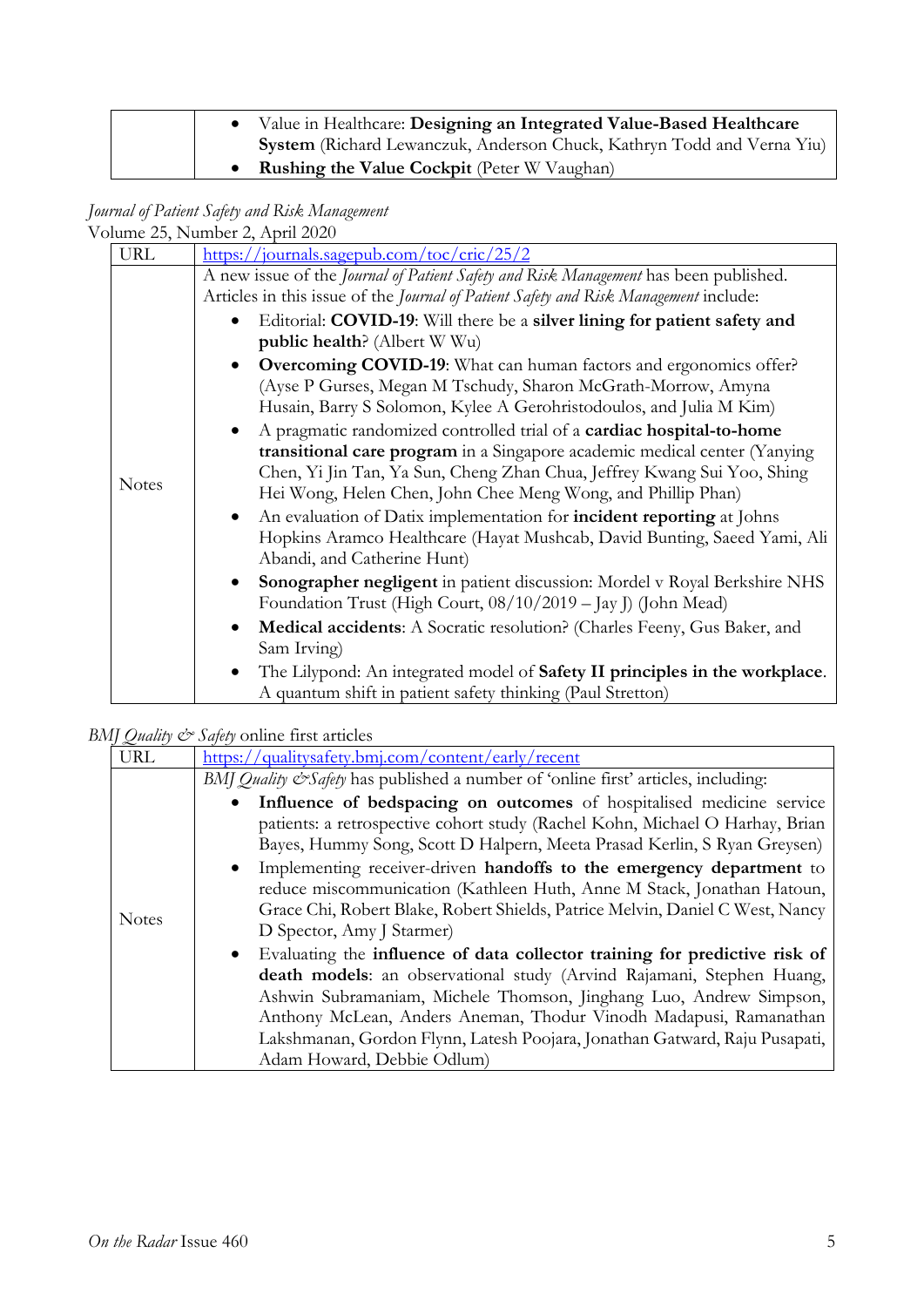*International Journal for Quality in Health Care* online first articles

| <b>URL</b>   | https://academic.oup.com/intqhc/advance-articles                                           |
|--------------|--------------------------------------------------------------------------------------------|
| <b>Notes</b> | International Journal for Quality in Health Care has published a number of 'online first'  |
|              | articles, including:                                                                       |
|              | Prospectively identifying adults with serious mental illness at risk for poor<br>$\bullet$ |
|              | physical health: The role of person reported outcomes (Limor Hochman,                      |
|              | Galia S Moran, Marc Gelkopf, David ROE, Efrat Shadmi)                                      |
|              | Exploring the association between diabetes and breast cancer morbidity:                    |
|              | considerations for quality care improvements among Latinas (Kimlin Tam                     |
|              | Ashing, Lily Lai, Eva Meyers, Mayra Serrano, Marshalee George)                             |

### **Online resources**

### *Clinical Communiqué*

<https://www.thecommuniques.com/post/clinical-communiqu%C3%A9-volume-7-issue-1-covid-2020> Volume 7 Issue 1, 2020

This issue of *Clinical Communiqué* looks at various patient safety issues through the lens of **COVID-19**. This issue includes sections on:

- Clinical Decision-Making
- Working in Teams
- Transferring Critically Unwell Patients
- Communication in the Workplace
- Fixation Errors
- Learning from Influenza Epidemics
- The Polygon of Patient Safety.

The (potential) impact of **coronavirus** in **aged care** is a grave concern. The team behind the *Clinical Communiqué* (and the *Residential Aged Care Communiqué* and the *Future Leaders Communiqué*) – led by Professor Joseph Ibrahim at Monash University – have developed a podcast and a webpage of resources for managers and leaders of aged care.

The COVID-19 podcasts are at<https://www.profjoe.com.au/>

The COVID-19 resources page is at<https://www.profjoe.com.au/covid-19-resources>

### *Coronavirus (COVID-19) - Cochrane resources and news*

<https://www.cochrane.org/coronavirus-covid-19-cochrane-resources-and-news>

The Cochrane organisation has developed this webpage collating content relating to the coronavirus (COVID-19) pandemic and the various related activities that Cochrane is undertaking in response. This is a living resource with updates and additions made as evidence and resources emerge. The pages includes information and resources for:

- Public, patients, and carers
- Healthcare workers
- Researchers
- Policy and guideline developers; and
- The Cochrane Community.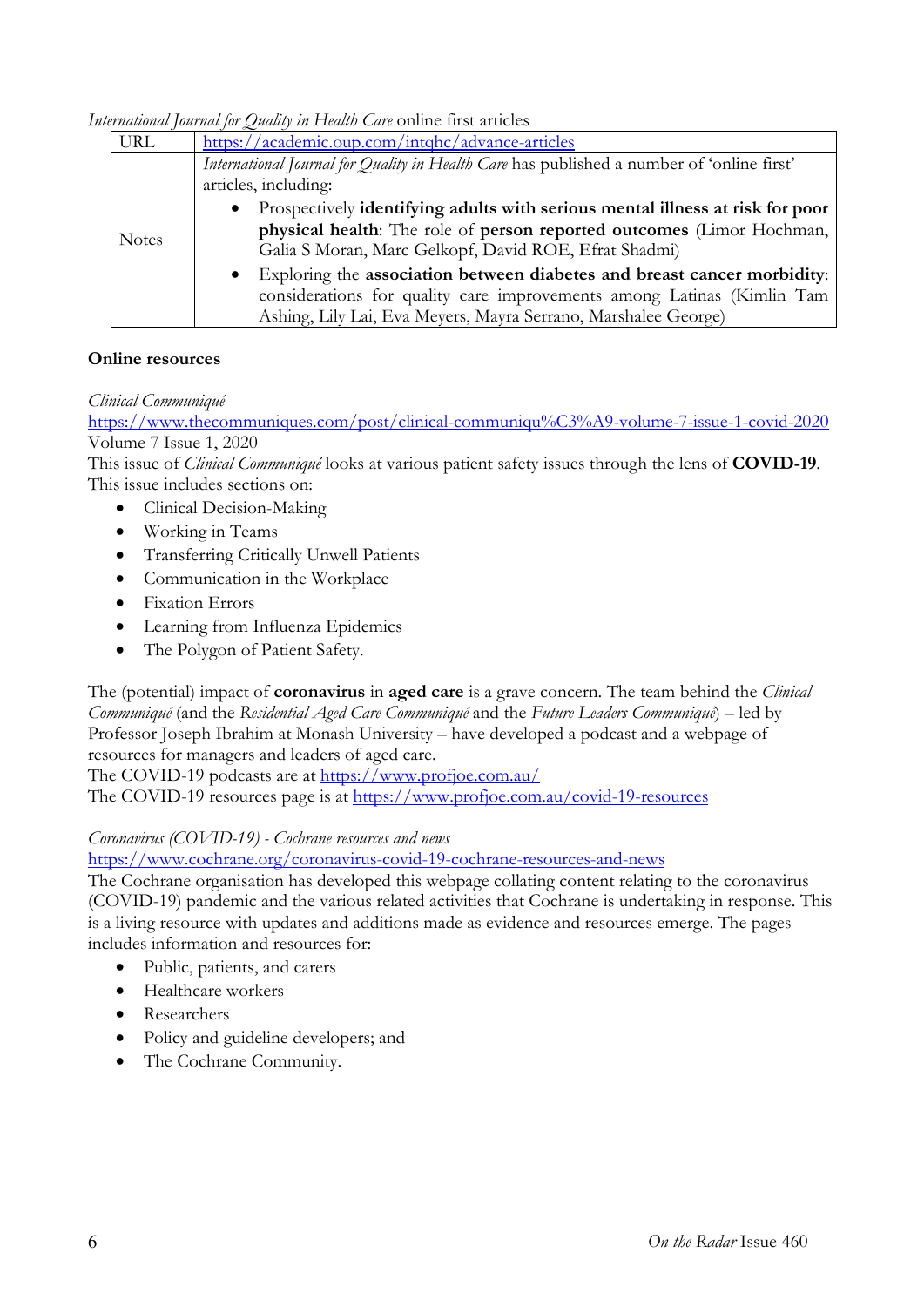The Healthcare workers section includes Special Collections, including links to relevant Cochrane Clinical Answers, including:

- **Coronavirus (COVID-19): evidence relevant to critical care** This Special Collection brings together Cochrane Reviews identified as most directly relevant to the management of people hospitalized with severe acute respiratory infections. [https://www.cochrane.org/special](https://www.cochrane.org/special-collection-coronavirus-covid-19-evidence-relevant-critical-care)[collection-coronavirus-covid-19-evidence-relevant-critical-care](https://www.cochrane.org/special-collection-coronavirus-covid-19-evidence-relevant-critical-care)
- **Coronavirus (COVID-19): infection control and prevention measures** This Special Collection brings together Cochrane Reviews identified as most directly relevant to the prevention of infection. [https://www.cochrane.org/special-collection-coronavirus-covid-19](https://www.cochrane.org/special-collection-coronavirus-covid-19-infection-control-and-prevention-measures) [infection-control-and-prevention-measures](https://www.cochrane.org/special-collection-coronavirus-covid-19-infection-control-and-prevention-measures)
- **Cochrane Clinical Answers related to COVID-19** have been rounded-up onto one landing page – these are readable, clinically-focused, actionable answers to inform point-of-care decision-making for health professionals. [https://www.cochrane.org/news/cochrane-clinical](https://www.cochrane.org/news/cochrane-clinical-answers-related-covid-19)[answers-related-covid-19](https://www.cochrane.org/news/cochrane-clinical-answers-related-covid-19)
- **COVID-19, fertility, and pregnancy** resources, guidance and advice statements from international organizations and societies.
- **COVID-19 resources for oral and dental care teams** Relevant Cochrane evidence and important resources, guidance and advice statements from international organizations and societies.
- **COVID-19 resources for dermatology** Guidelines, evidence-based resources, and relevant patient information.
- **COVID-19, ENT, Hearing and Balance** Important resources, guidance and advice statements from international organizations and societies related to COVID-19, and the management of patients with ENT, hearing and balance problems by ENT and Audiology professionals.
- **COVID-19 resources for the management of patients with gynaecological cancers or neuro-oncology** - Important resources, guidance, and advice statements from international organizations and societies related to COVID-19, and the management of patients with gynaecological cancers or neuro-oncology.

# *[UK] NICE Guidelines and Quality Standards*

# <https://www.nice.org.uk/guidance>

The UK's National Institute for Health and Care Excellence (NICE) has published new (or updated) guidelines and quality standards. The latest reviews or updates are:

- NICE Guideline NG168 *COVID-19* rapid guideline: *community-based care of patients with chronic* obstructive pulmonary disease (COPD) <https://www.nice.org.uk/guidance/ng168>
- NICE Guideline NG169 COVID-19 *rapid guideline:* dermatological conditions *treated with drugs affecting the immune response* <https://www.nice.org.uk/guidance/ng169>
- NICE Guideline NG170 COVID-19 *rapid guideline:* cystic fibrosis <https://www.nice.org.uk/guidance/ng170>
- Evidence Summary ES23 COVID-19 rapid evidence summary: acute use of **non-steroidal anti**inflammatory drugs (NSAIDs) *for people with or at risk of COVID-19*  <https://www.nice.org.uk/advice/es23>

# *[USA] Effective Health Care Program reports*

<https://effectivehealthcare.ahrq.gov/>

The US Agency for Healthcare Research and Quality (AHRQ) has an Effective Health Care (EHC) Program. The EHC has released the following final reports and updates:

• *Treatment of* Depression in Children and Adolescents <https://effectivehealthcare.ahrq.gov/products/childhood-depression/research>